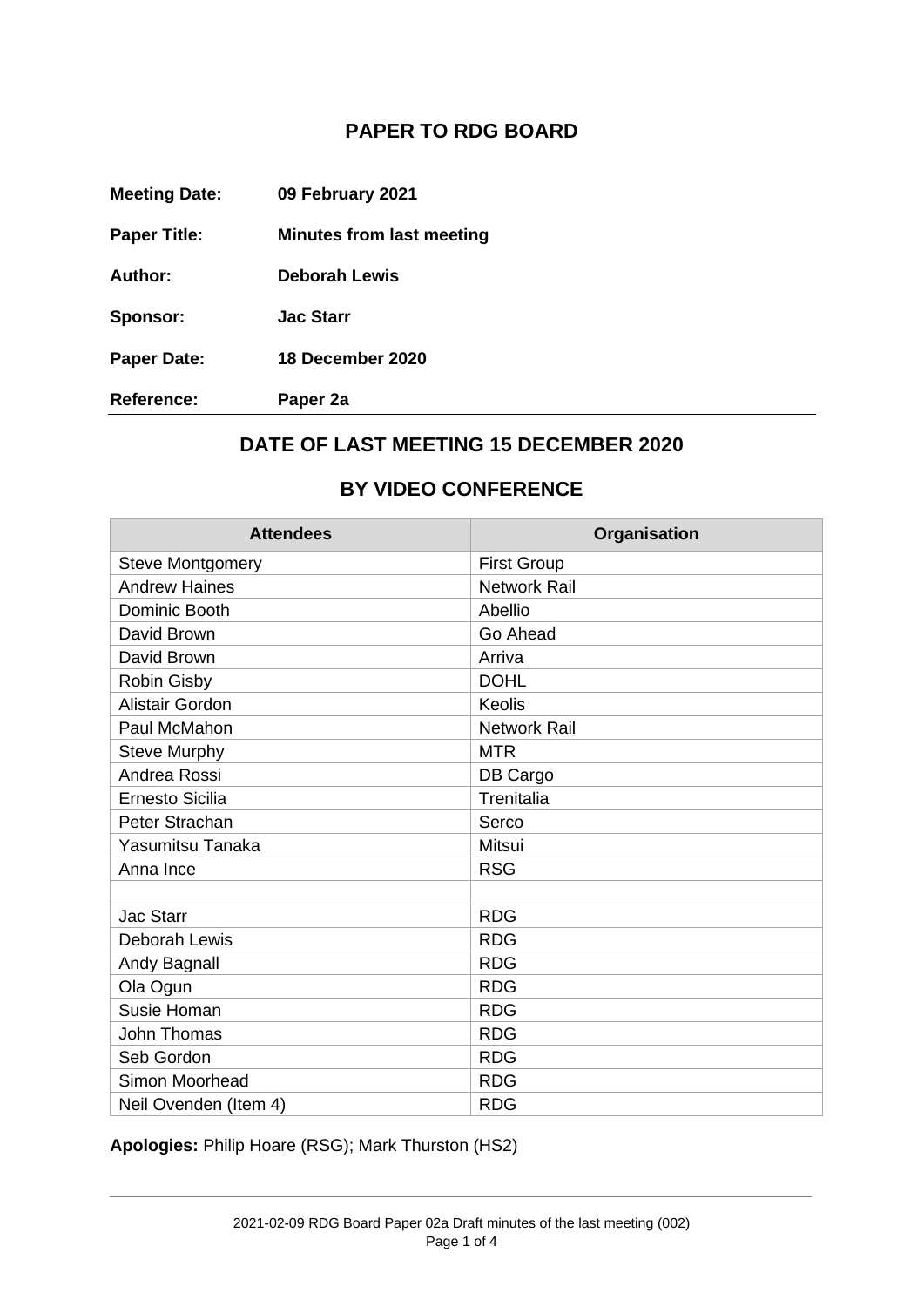## **MINUTES OF LAST MEETING**

| Item No. | <b>Approval of record</b>                                                                           |
|----------|-----------------------------------------------------------------------------------------------------|
| 1        | The minutes were accepted as a true and accurate record of the last meeting<br>on 03 November 2020. |

| Item No.       | <b>RDG activity update</b>                                                                                                                                                                                                                                                                                                                                                                                                                                                                                                                                                                             |
|----------------|--------------------------------------------------------------------------------------------------------------------------------------------------------------------------------------------------------------------------------------------------------------------------------------------------------------------------------------------------------------------------------------------------------------------------------------------------------------------------------------------------------------------------------------------------------------------------------------------------------|
|                | Chair Steve Montgomery (SM) welcomed Jac Starr (JS), Andy Bagnall (AB)<br>and Ola Ogun (OO) into their new leadership roles at RDG. In his update SM<br>noted:                                                                                                                                                                                                                                                                                                                                                                                                                                         |
|                | The Rail Minister will meet with the Trade Unions to discuss how to work<br>together.                                                                                                                                                                                                                                                                                                                                                                                                                                                                                                                  |
|                | The potential challenges of Christmas services, noting NR has worked<br>hard to move engineering work where possible, but concerns remain re<br>availability of staff.                                                                                                                                                                                                                                                                                                                                                                                                                                 |
| $\overline{2}$ | As Deputy Chair, Andrew Haines (AH) echoed concerns over the Christmas<br>travel period, advising the principal focus will be on 27 December. AH urged<br>Members to provide DfT with any insight and intelligence of potential issues<br>ahead of time, and to plan for any train crew shortages. Media coverage of any<br>problems is highly likely. AH also advised that a Whole Industry Strategic Plan<br>(WISP) update will be provided at every RDG Board going forward; and there<br>are ongoing conversations with HM Treasury and devolved administrations in<br>respect of the White Paper. |
|                | On behalf of the Rail Supply Group (RSG), Anna Ince (AI) updated that the Act<br>Now work to improve pipeline visibility for the supply chain is progressing well,<br>as is work to simplify data access, which RDG's Data Council plays an<br>important part in. The deadline for a pulse survey of supply chain firms may be<br>extended to enable greater take up more comparable to the strong response<br>to the Covid-19 survey in spring.                                                                                                                                                       |
|                | As part of CEO update, JS briefed members on changes to RDG Executive,<br>welcoming Simon Moorhead and Seb Gordon to the meeting. There are live<br>conversations with DfT with regards to tiers and Covid-19 infection rates, and<br>members will be kept updated. RDG is working hard to ensure continued<br>alignment with emerging industry groups.                                                                                                                                                                                                                                                |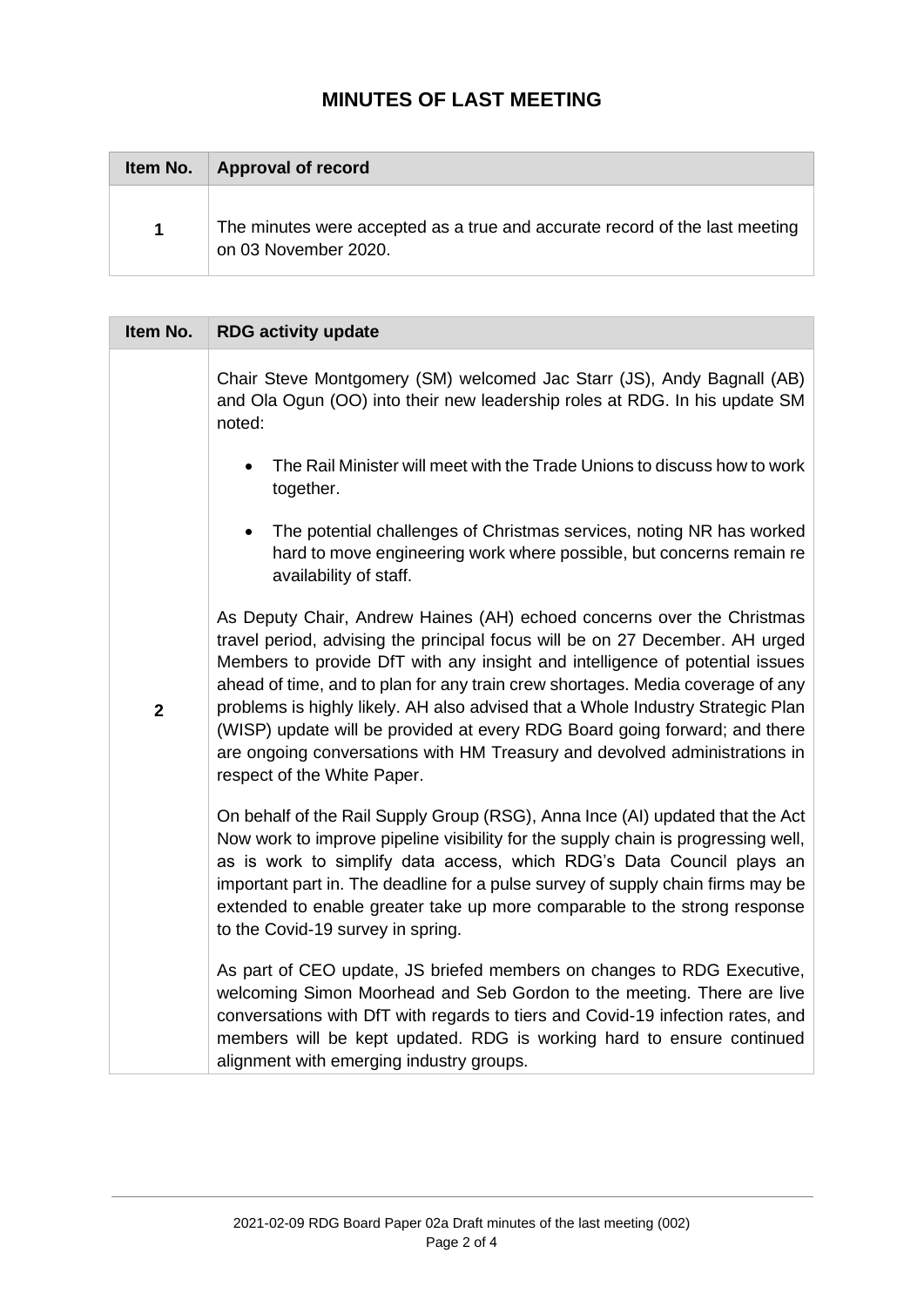| Item No. | <b>Project SPEED</b>                                                                                                                                                                                                                                                                                                        |
|----------|-----------------------------------------------------------------------------------------------------------------------------------------------------------------------------------------------------------------------------------------------------------------------------------------------------------------------------|
| 3        | AH updated members on the eight key area workstreams of Project SPEED<br>and the asks of the government. There are currently 13 projects going through<br>SPEED.                                                                                                                                                            |
|          | NR's Governance for Railway Investment Projects (GRIP) will end on 31<br>December and be replaced by Progressive Acceleration of Capital Expenditure<br>(PACE) which will be rolled out in the new year. There will be a programme of<br>training and engagement on the new process with the supply chain and<br>operators. |
|          | Board agreed on the importance of engaging with DfT to ensure processes<br>remain expedient.                                                                                                                                                                                                                                |

| Item No. | Various recent infrastructure access improvement initiatives                                                                                                                                                                                                                                                                                                                                      |
|----------|---------------------------------------------------------------------------------------------------------------------------------------------------------------------------------------------------------------------------------------------------------------------------------------------------------------------------------------------------------------------------------------------------|
| 4        | Neil Ovenden (NO) summarised the proposed areas of future focus and<br>recommendations of the RSG Draft Report on Railway Access Planning &<br>Possessions. A meeting has now taken place with senior NR participation and<br>RSG to discuss the report and there was agreement to carry out pilot projects<br>in two regions and with a small number of Project SPEED projects during 2021.      |
|          | Board discussed how to measure the success of the pilots and it was agreed<br>there needs to be bespoke criteria for each project. Collaboration, which is a<br>key measure of ERMAs, will be paramount to any success. AI will provide<br>verbal progress updates and NO will provide on demand, or as need, papers<br>at future Board meetings and the Board agreed to provide ongoing support. |

| Item No. | <b>21st Century Customer Experience</b>                                                                                                                                                                                                                                                                                                                                                                                                                                                |                  |         |
|----------|----------------------------------------------------------------------------------------------------------------------------------------------------------------------------------------------------------------------------------------------------------------------------------------------------------------------------------------------------------------------------------------------------------------------------------------------------------------------------------------|------------------|---------|
| 5        | US outlined the direction of travel RDG will take on behalf of operators to define<br>an end-to-end Customer Strategy. It will be transversal and feed into different<br>governance groups and stakeholders, and will include insight from third party<br>retailers, with continued liaison with NR and DfT. Board raised concerns about<br>the potential of duplication and avoiding conflicting directions of travel. JS<br>advised engagement will be coordinated to avoid overlap. |                  |         |
| 2012.01  | JS to provide reassurance to the Board on the<br>alignment of 21st century customer experience<br>with other industry workstreams                                                                                                                                                                                                                                                                                                                                                      | <b>Jac Starr</b> | January |